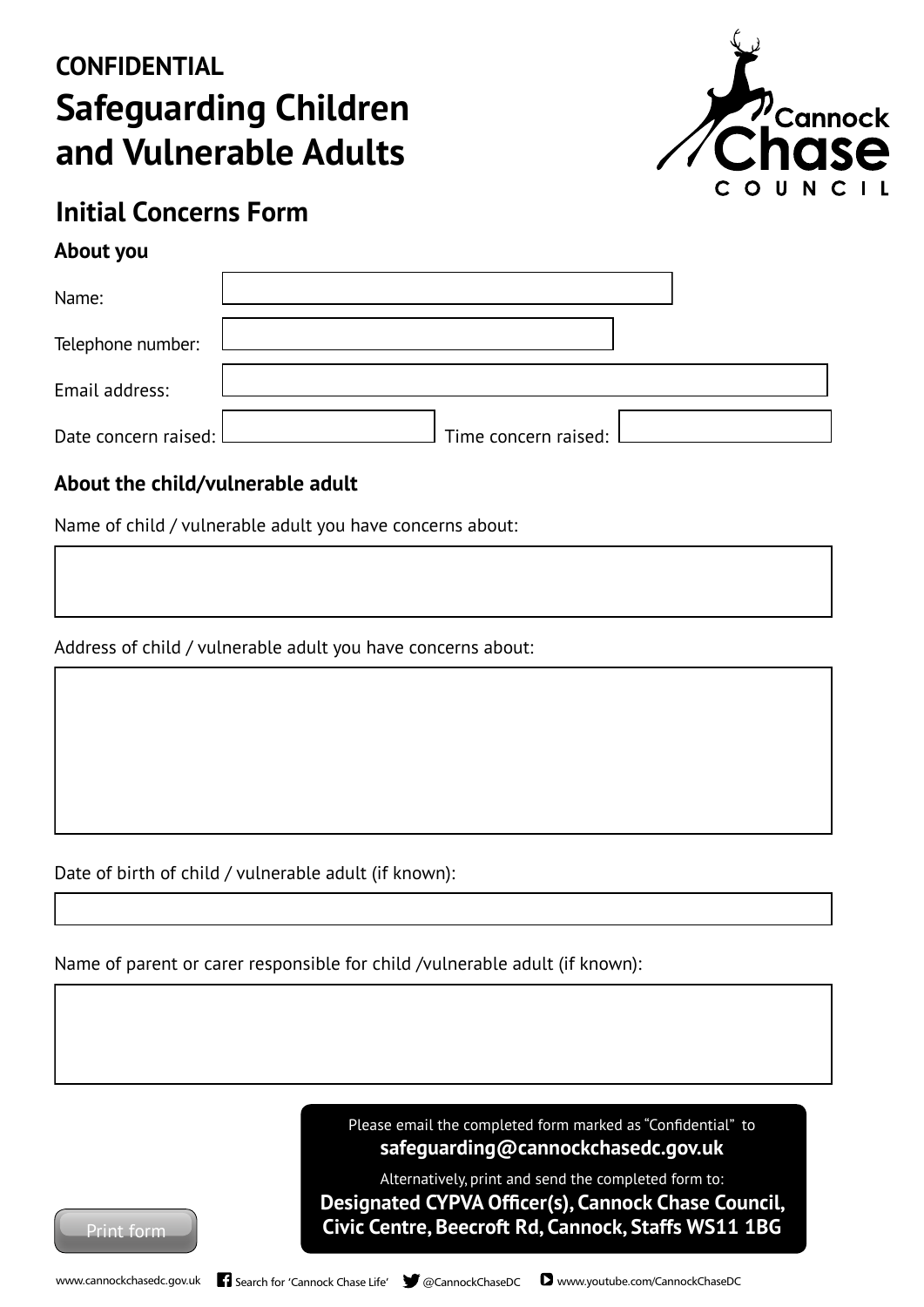#### **Nature of your concern**

(Please include as much detail as possible - Nature of concern, description of visible injuries, observations and what the child or vulnerable adult said):

> Please email the completed form marked as "Confidential" to **safeguarding@cannockchasedc.gov.uk**

Alternatively, print and send the completed form to: **Designated CYPVA Officer(s), Cannock Chase Council, Print form Civic Centre, Beecroft Rd, Cannock, Staffs WS11 1BG**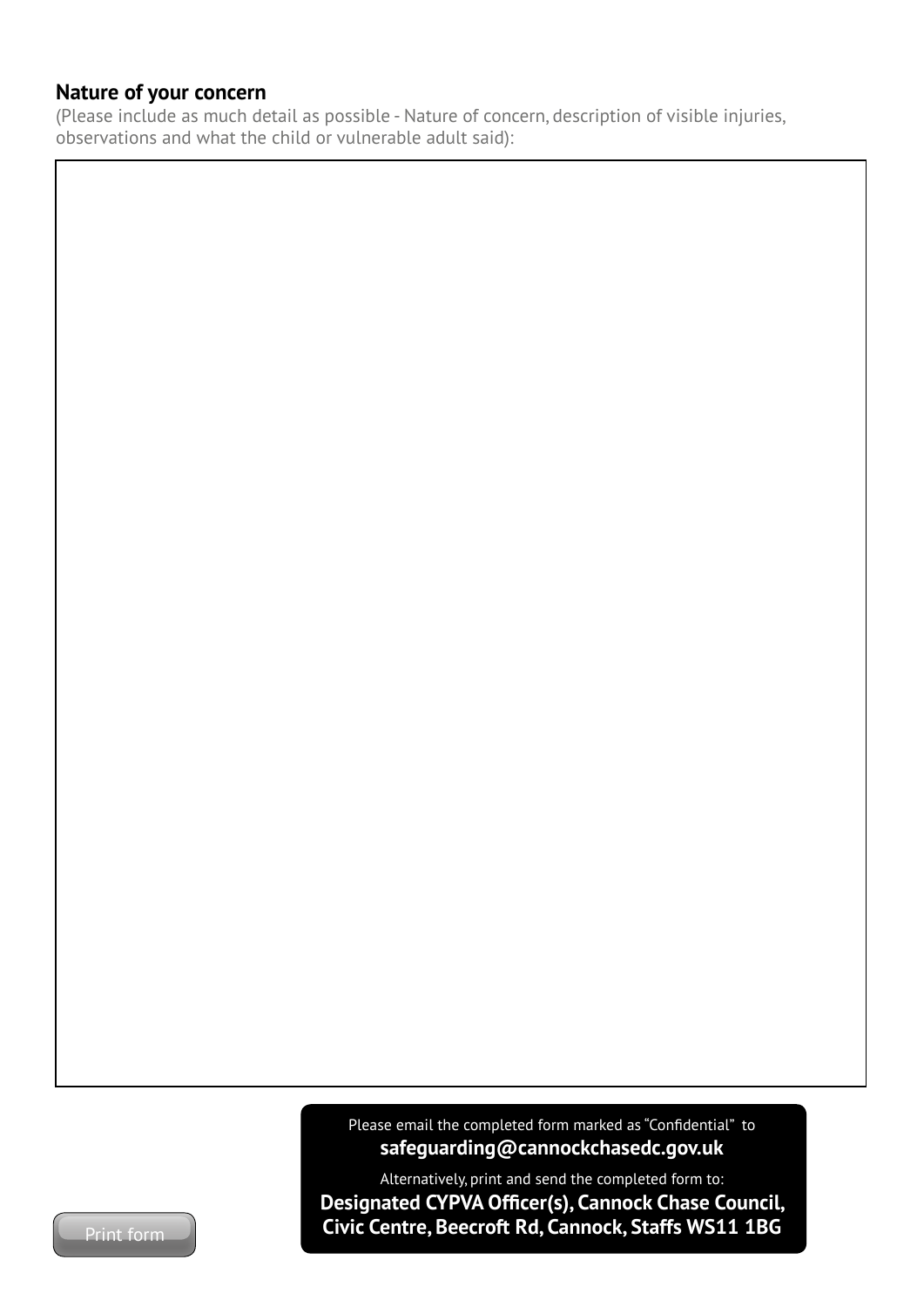#### **Action you have taken**

What you have done with the concern? e.g. reported to Police, passed to First Response etc. Include name and contact details of Officer/Social Worker to whom you have reported this matter:

| Signature: | Date action taken: |
|------------|--------------------|

Reference number if applicable:

The information that you have provided on this form will be used by Cannock Chase Council, who are the data controller, for safeguarding both vulnerable adults and children. We will only share your information, when necessary and where the law allows, with agencies involved in the processing of safeguarding referrals or where the law otherwise requires or allows us to do so. For further information, please see **www.cannockchasedc.gov.uk/PrivacyNotice**



Please email the completed form marked as "Confidential" to **safeguarding@cannockchasedc.gov.uk**

Alternatively, print and send the completed form to: **Designated CYPVA Officer(s), Cannock Chase Council,**  Print form **Civic Centre, Beecroft Rd, Cannock, Staffs WS11 1BG**